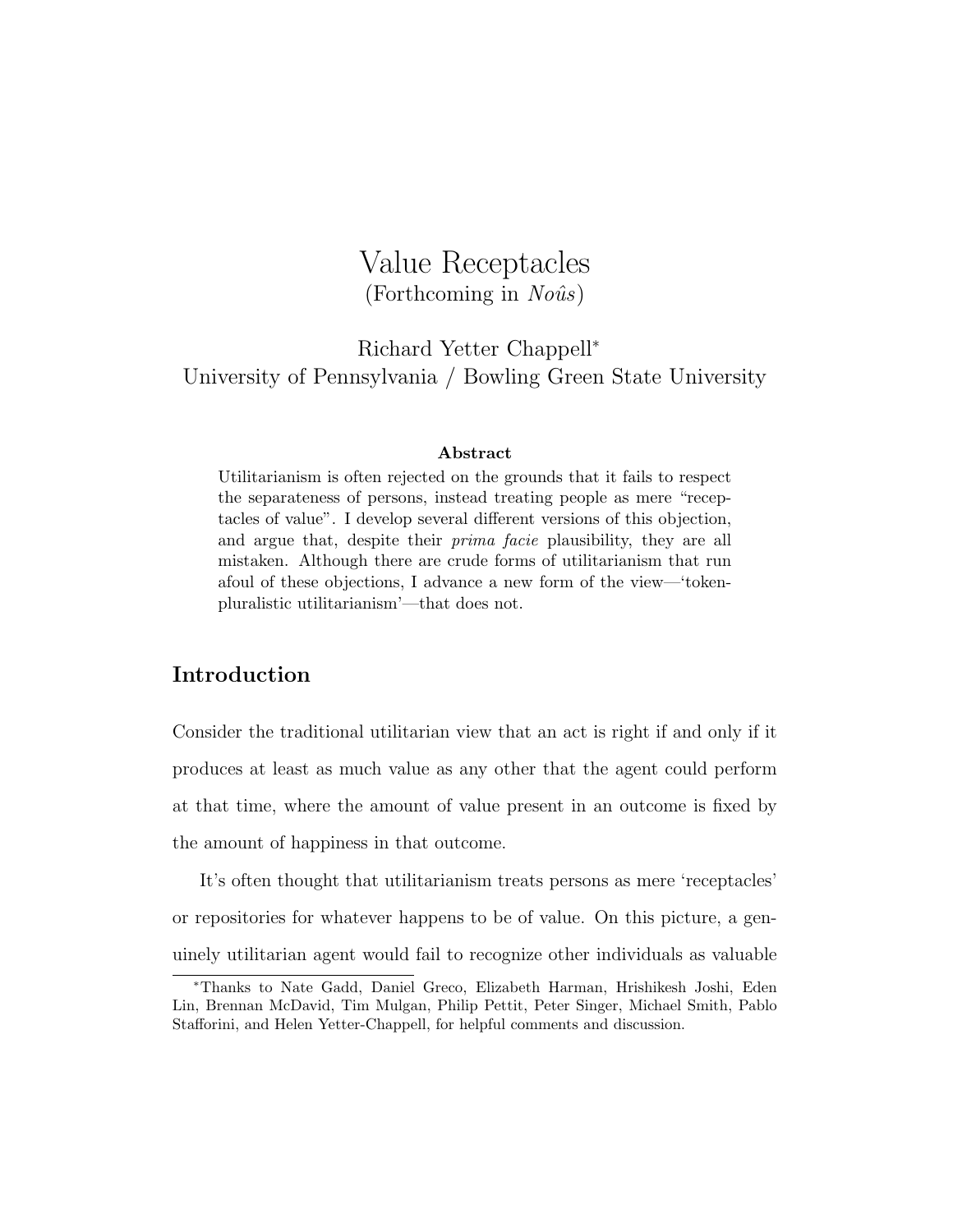ends in themselves; instead, persons are seen as mere means or instruments to the end of realizing happiness in the world.

This objection has been formulated in several different ways. [Rawls](#page-22-1) [\(1999,](#page-22-1) 24) famously objected that "Utilitarianism does not take seriously the distinction between persons." [Singer](#page-22-2) [\(1993,](#page-22-2) 121) writes, "It is as if sentient beings are receptacles of something valuable and it does not matter if a receptacle gets broken, so long as there is another receptacle to which the contents can be transferred without any getting spilt." The common thought here is that there's an important sense in which utilitarianism fails to treat us as individuals. It takes our interests into account, but not in a way that appreciates the normative distinctness of my interests and yours. We remain, in an important sense, entirely replaceable.

These formulations are evocative, but imprecise. In this paper, I will develop and assess several anti-utilitarian objections along these lines. I begin, in  $\S$  [1,](#page-3-0) by considering two versions of the 'replaceability' worry that are merely axiological in nature, and easily dealt with.<sup>[1](#page-1-0)</sup> The first concerns death and replacement; the second, whether we can precisely compare the welfare of distinct persons. § [2](#page-5-0) addresses the objection that utilitarians care about utility *rather than* caring about people's interests as such. Finally, § [3](#page-8-0) develops and rebuts what I take to be the strongest form of the "value receptacle" objection: that utilitarians treat individuals' interests as fungible

<span id="page-1-0"></span><sup>&</sup>lt;sup>1</sup> We will see that there is a subtle sense in which even the later objections qualify as 'axiological', but they will concern the general structure of our value theory rather than its particular contents.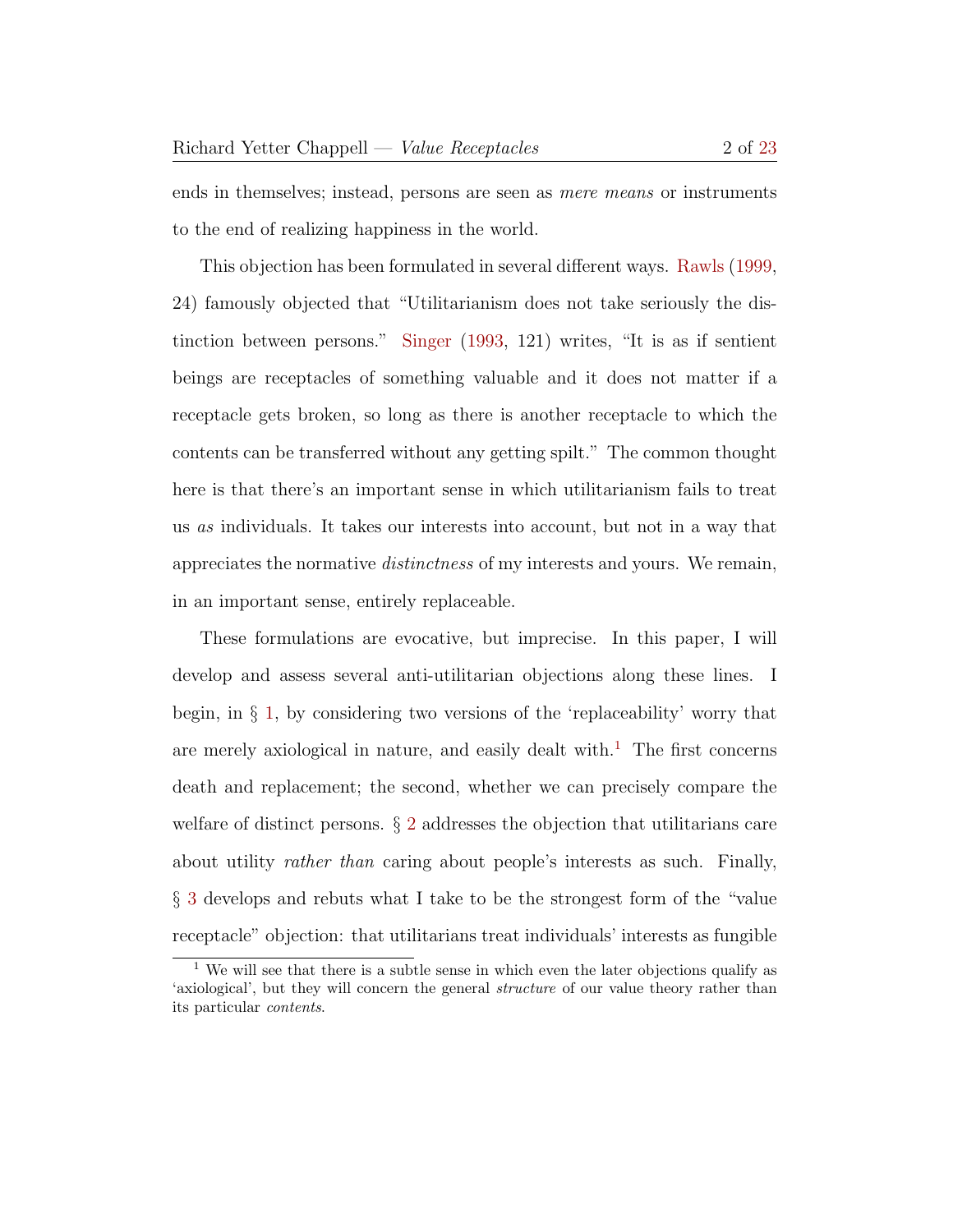means to the aggregate good.

In each case, I argue that although there are versions of utilitarianism that would fall victim to the objection in question, there is also a natural and compelling version of utilitarianism that escapes the objection. (Curiously, while one might have expected that the *maximizing* component of the view was responsible for the problems here, we'll see that the issue rather turns on the utilitarian's theory of value.) The availability of this response is, if correct, an important result. The idea that utilitarianism neglects the separateness of persons is a common reason for rejecting the theory. If, as I conclude, there is no non-trivial sense<sup>[2](#page-2-0)</sup> in which this objection applies to the best form of utilitarianism, then we should not reject the theory on these grounds. Nonetheless, it is a useful objection to explore, precisely for its ability to steer us towards a new—more appealing—interpretation of utilitarianism.

<span id="page-2-0"></span> $2 A$  'trivial' version of the objection would, for example, be to *presuppose* (rather than argue) that the separateness of persons entails fundamental individual rights not to be sacrificed for the greater good. It is, of course, trivial that such fundamental rights are incompatible with utilitarianism, but this is not something that any utilitarian is likely to be concerned about. The 'non-trivial' objections I go on to explore differ in that they understand the separateness of persons as an independent idea with substantive content, rather than as mere shorthand for an extensional objection to utilitarianism's verdicts.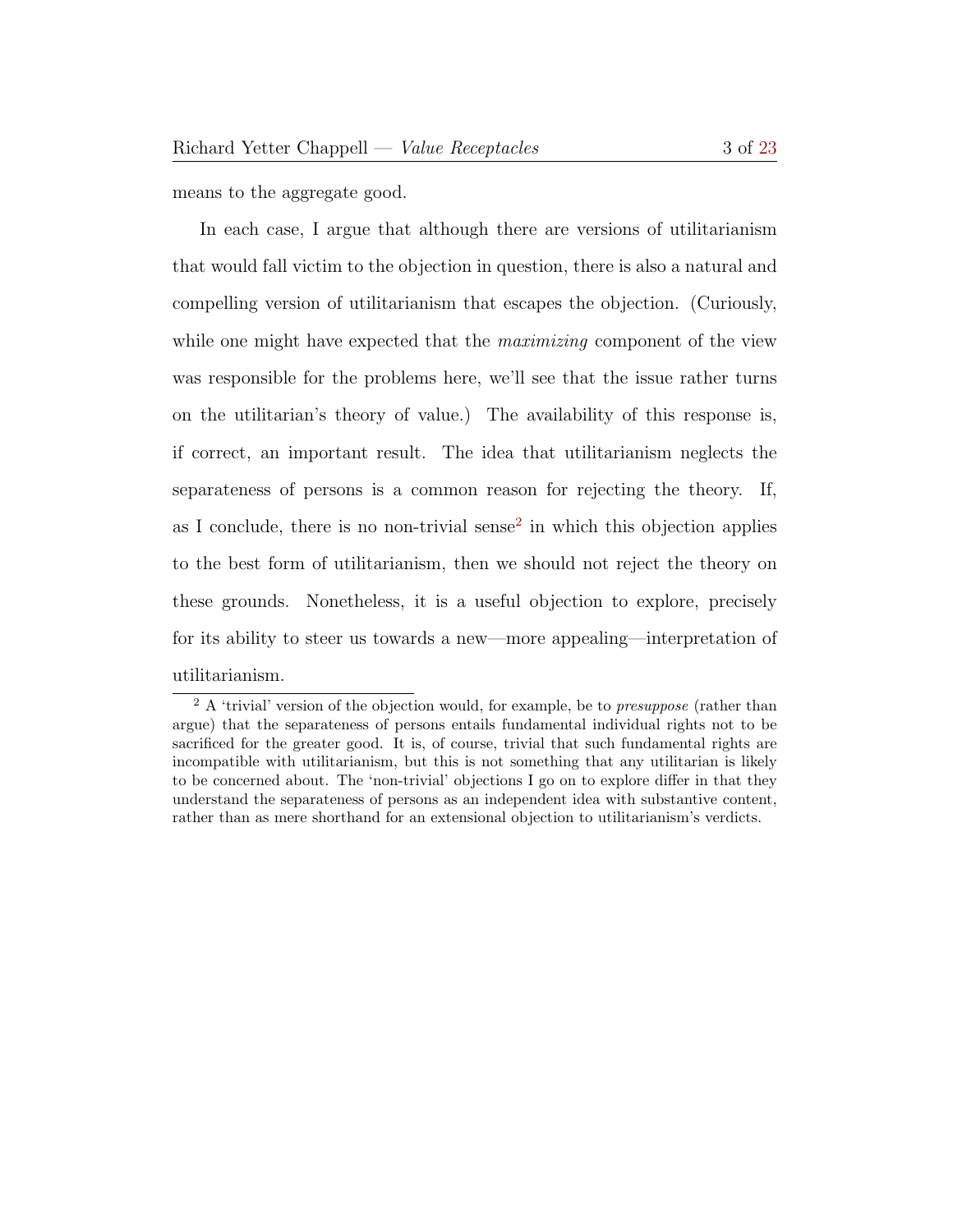# <span id="page-3-0"></span>1 Axiological Refinements

## 1.1 Death and Replacement

One respect in which classical utilitarianism may seem to neglect the separateness of persons is that it attributes no significance to the ways in which experiences are packaged together into distinct lives. In particular, the badness of death is seen entirely in terms of its causing there to be fewer good experiences in future. We may worry that this does not do justice to the significance of death for the individual whose life is cut short. The premature death of an individual is bad in a way that goes beyond the mere failure to create future goods. Most of us would not think it a good thing (all else equal) for someone to be struck down in the prime of life and replaced with a marginally happier substitute. Death is not equivalent, as this view would have it, to the failure to create life.

But we can accommodate this intuition without abandoning utilitarianism. We merely need to refine our theory of value so as to properly capture the disvalue of death. Here's one possibility: Besides preventing the creation of future goods, death is also positively disvaluable insofar as it involves the interruption and thwarting of important life plans, projects, and goals.<sup>[3](#page-3-1)</sup> If such thwarting has sufficient disvalue, it could well outweigh the slight in-

<span id="page-3-1"></span><sup>&</sup>lt;sup>3</sup> Importantly, this account of the positive badness of death avoids the opposite mistake of attributing constant and unconditional disvalue to death. There may be circumstances in which death is an unmitigated blessing, after all. Instead whether—and to what extent—death constitutes a positive harm to a person will depend on the situation, i.e. what important life projects it cuts short.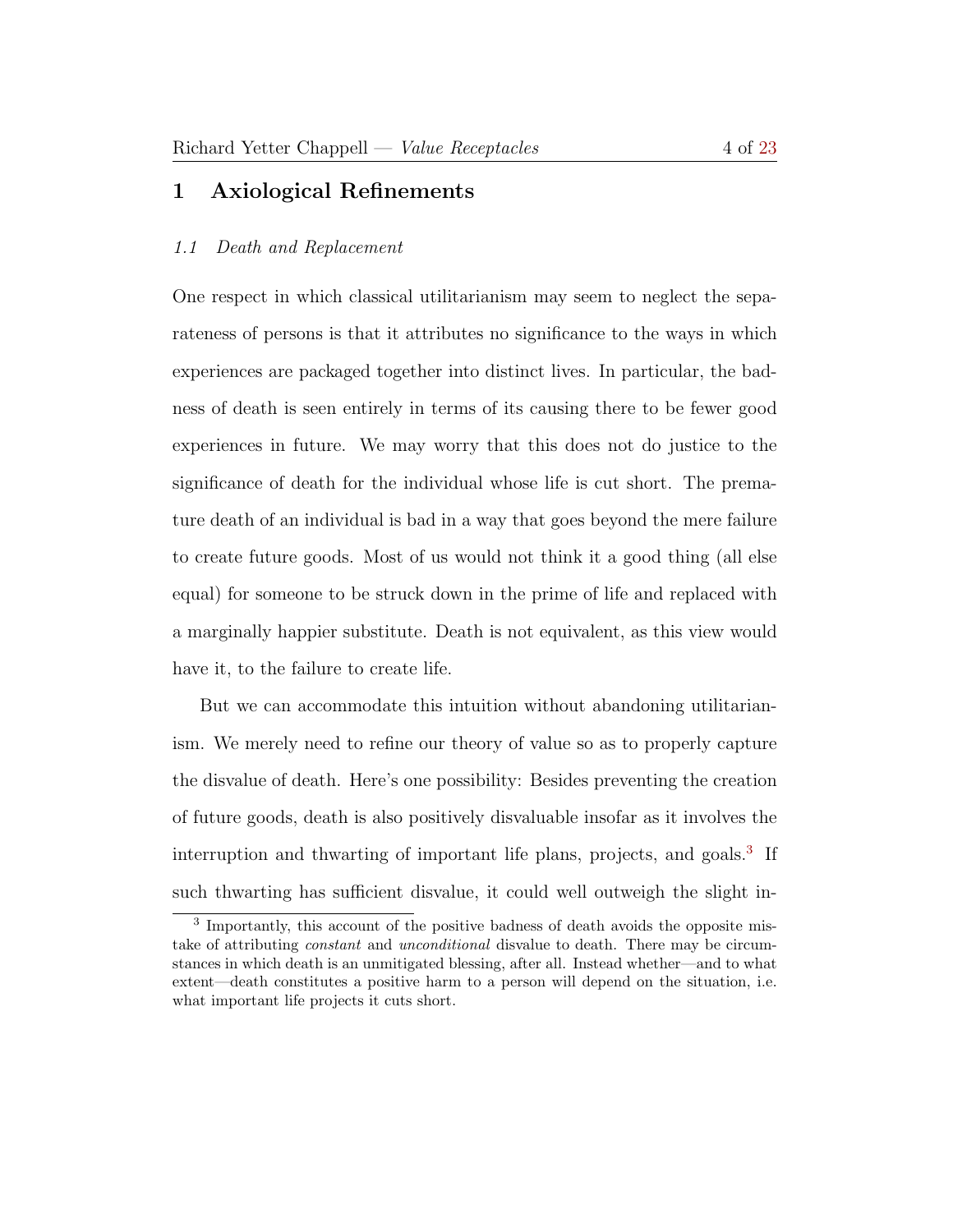crease in hedonic value obtained in the replacement scenario. Utilitarians are thus fully able to attribute significance to the packaging of experiences into lives, and to acknowledges the positive disvalue of death—they just need the right theory of value.

### 1.2 Imprecise Values

The traditional utilitarian practice of assigning exact numerical values might also seem inconsistent with respecting the separateness of persons, insofar as it makes it too easy to break ties and mandate saving one person over another. Suppose we begin with two people, neither of whom has a more valuable life than the other, and you can save only one. It doesn't seem that mildly "sweetening" one of the options, with a dollar bill or the like, should break the tie or make the choice any easier or less arbitrary.

Utilitarians may accommodate this phenomenon of *resistance to sweeten*ing by—once again—appropriately complicating their value theory. Rather than holding the two lives to be precisely equal in value, they may be merely roughly equal [\(Parfit](#page-22-3) [1984,](#page-22-3) 431), or 'on a par' [\(Chang](#page-22-4) [2002\)](#page-22-4), such that sweetening one option does not necessarily make it of greater total value than the other (despite being better than it was prior to sweetening).

While there is some intuitive support for the thought that resistance to sweetening is often appropriate, I don't think that it would be outright *immoral* to insist on precise values.<sup>[4](#page-4-0)</sup> As we will see, it's a mistake to think

<span id="page-4-0"></span><sup>&</sup>lt;sup>4</sup> While perhaps a "moral error" in some abstract sense, it is not *disrespectful* of an-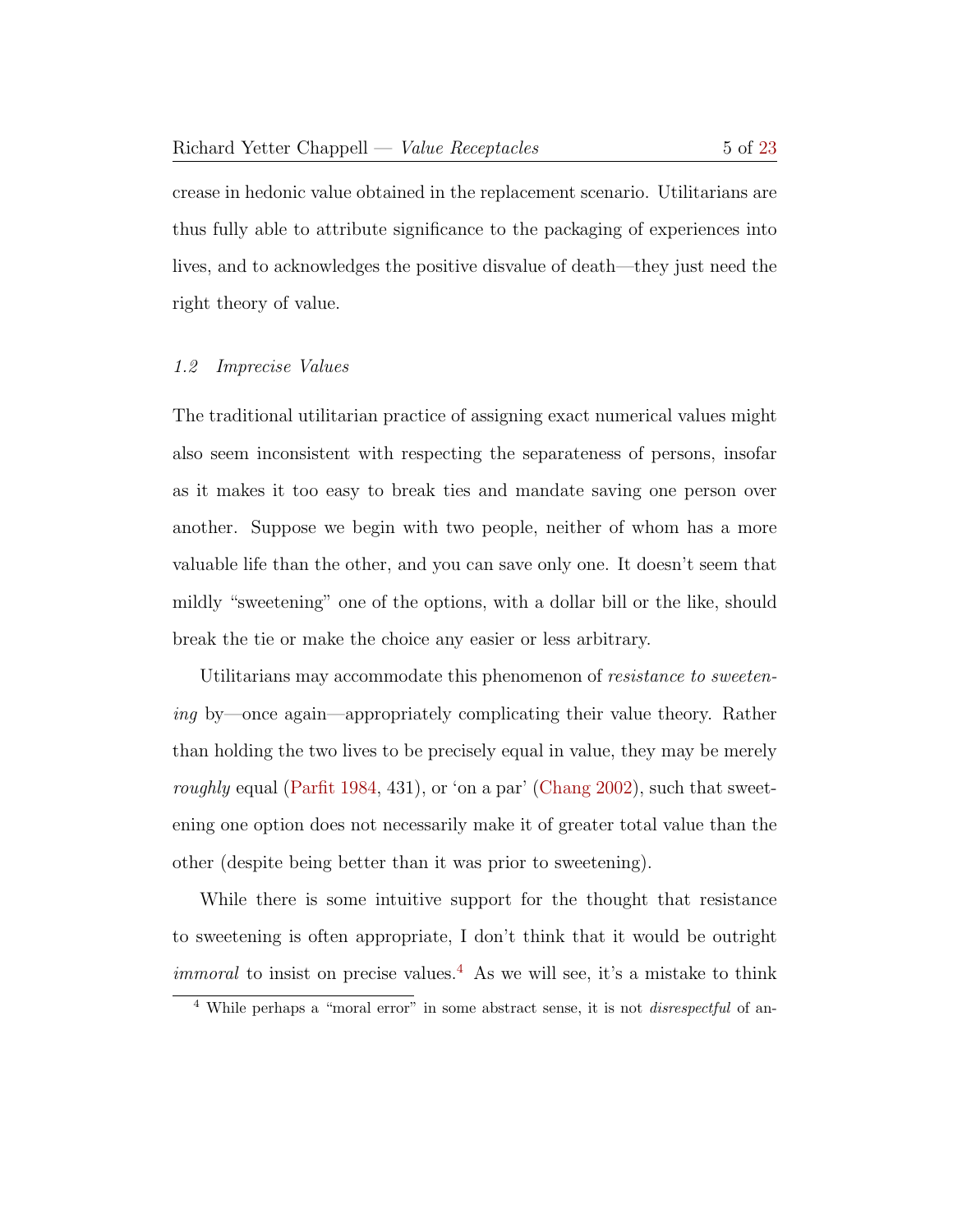that treating people's lives as comparable in value entails treating them as fungible or interchangeable in the way that we treat money, for example, as being. I might be genuinely torn between two distinct but equal intrinsic values, recognizing the separate force of each, even as my decision hangs in the balance such that the slightest inducement to either side would sway my decision. The sensitivity of my decision to further incentives does not in any way imply a failure to appreciate the distinct and irreplaceable conflicting values in play. So the separateness (or non-fungibility) of values cannot be understood merely as a matter of their being not precisely comparable. We need a better account. In the following sections—most notably  $\S 3$ —I advance a positive account of what it really takes to disrespect a person by treating them as fungible, and how consequentialists (even utilitarians) can avoid this fate.

## <span id="page-5-0"></span>2 Incidental Interests

It's widely agreed that we have reasons to help other people. But we may ask about the deeper structure of these reasons: why do we have this reason? On whose behalf does this reason exert its normative force or make claims on us? The commonsense answer is that these normative reasons speak on the behalf of the individuals who need our help. It is for their sake that we have reason to relieve their suffering. This much seems clear.

Yet utilitarians might be thought to deny this datum. As [Singer](#page-22-2) [\(1993,](#page-22-2) other's individuality as a person in the sense discussed in later sections.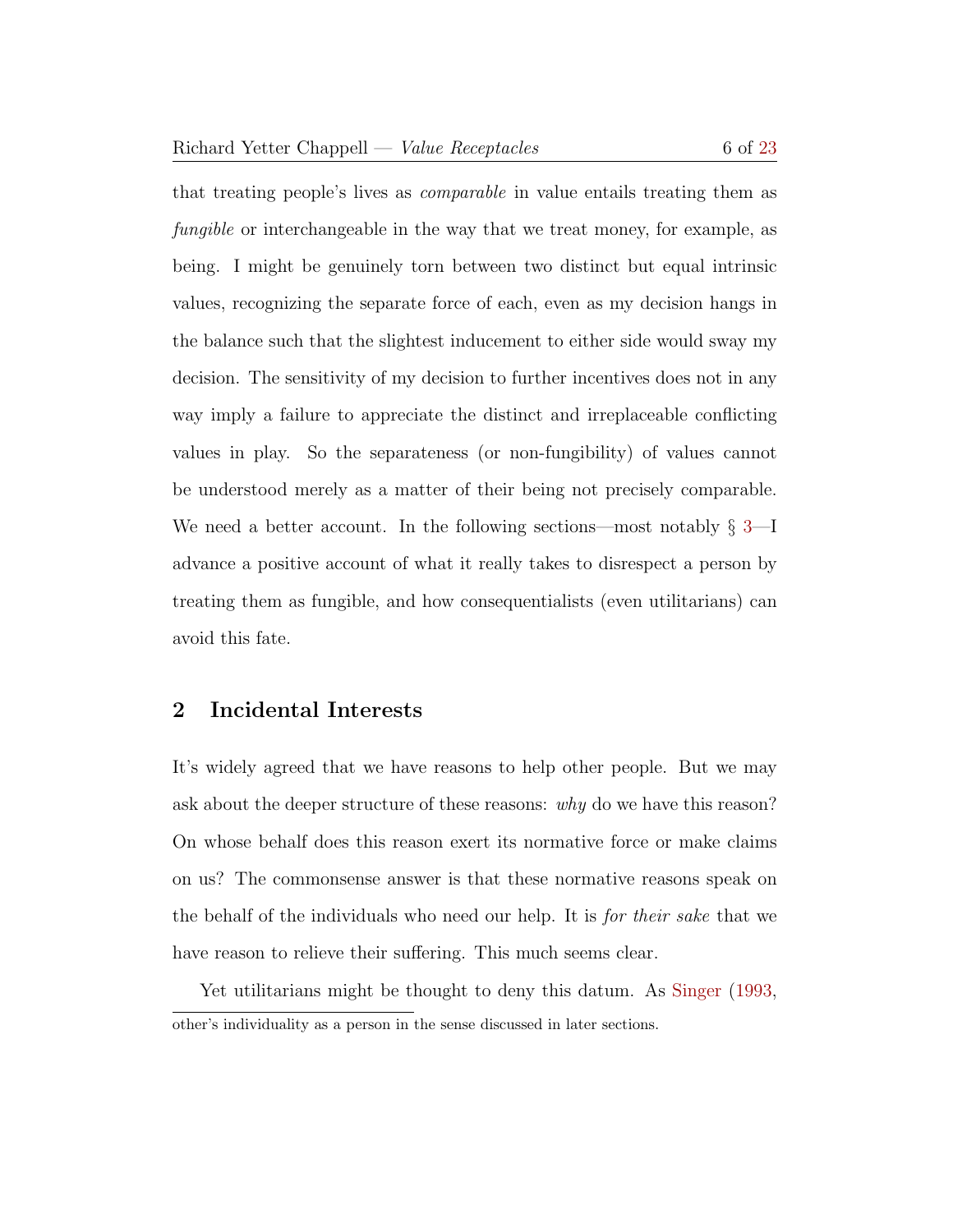121) puts it, "The total version of utilitarianism regards sentient beings as valuable only in so far as they make possible the existence of intrinsically valuable experiences like pleasure." There is no mention here of the interests of the beings experiencing these pleasures. If the utilitarian's theory simply tells her to maximize net happiness, it may seem natural to reconstruct the fitting utilitarian's thought-process as follows: Bob is in agony. My goal is to maximize utility, i.e., the balance of pleasure over pain. There is some agony (namely, Bob's) that I am in a position to relieve. Doing so would serve my goal. So I will act to relieve Bob's suffering. But now note that the interests of Bob himself seem to have dropped out of the picture for our imagined utilitarian agent. She is merely concerned to minimize pain and suffering. The fact that doing so is good for Bob (or anyone else) is not a relevant consideration to her way of thinking, or so we might imagine. Helping people is incidental, a mere side-effect to her real goal of patterning the universe with a particular class of experiences. Call this view Utility Fundamentalism.

By taking the value of pleasure (and disvalue of pain) as fundamental, and not to be explained in terms of their value for individuals, Utility Fundamentalism seems objectionably fetishistic. It treats individuals as intrinsically valueless 'receptacles', of moral interest only insofar as they provide a space or habitat for what (supposedly) really matters: the brute promotion of pleasure over pain. This moral perspective strikes us, I think rightly, as perverse.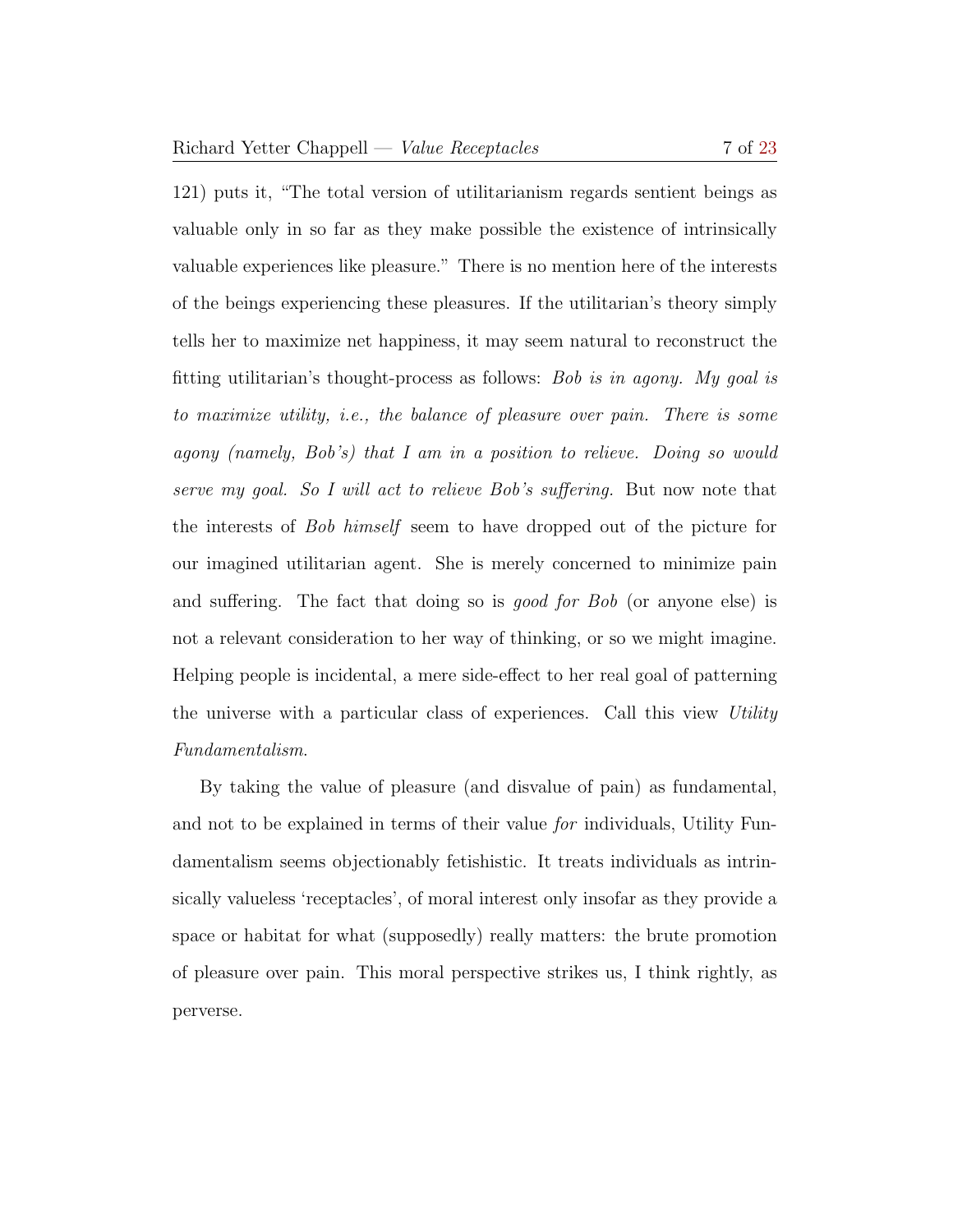If this is how we are to understand the 'value receptacle' objection, then utilitarians (and consequentialists more broadly) may escape it simply by rejecting Utility Fundamentalism. After all, there is a very natural alternative account, according to which pleasure (say) is good precisely because it is good for the individual who experiences it, and suffering is bad because it is bad for the suffering individual [\(Wilson](#page-22-5) [2006\)](#page-22-5). On this view—call it Welfarism—the interests of individuals play an essential explanatory role in our value theory. When the welfarist utilitarian relieves Bob's suffering, the fact that this benefits Bob is not merely incidental to her reason for acting. It is, on the contrary, the source or ground of her reason. She has reason to relieve suffering precisely because this is good for someone.

We may demonstrate the difference between these two views by way of a fanciful counterfactual: If the welfarist utilitarian became convinced that some pain was, for some reason, intrinsically good for Bob, she would no longer take herself to have non-instrumental reason to rid Bob of it.<sup>[5](#page-7-0)</sup> The utility fundamentalist, by contrast, has a fixed goal that makes no mention of the interests of individuals as such. She cares about experiences, not experiencers. So even if she too believed pain to be good for Bob rather than bad for him, this would be of no intrinsic interest to her: she just wants to minimize pain, no matter whether this helps or harms the individuals

<span id="page-7-0"></span><sup>5</sup> Note that we needn't think it genuinely possible for pain to be intrinsically good for a person. The possibility I'm imagining here is merely that a well-meaning agent believes this to be so. Any readers who remain suspicious of the example will hopefully still be able to grasp the difference in normative structure between valuing pleasure brutely vs. valuing pleasure because it's good for the person who experiences it.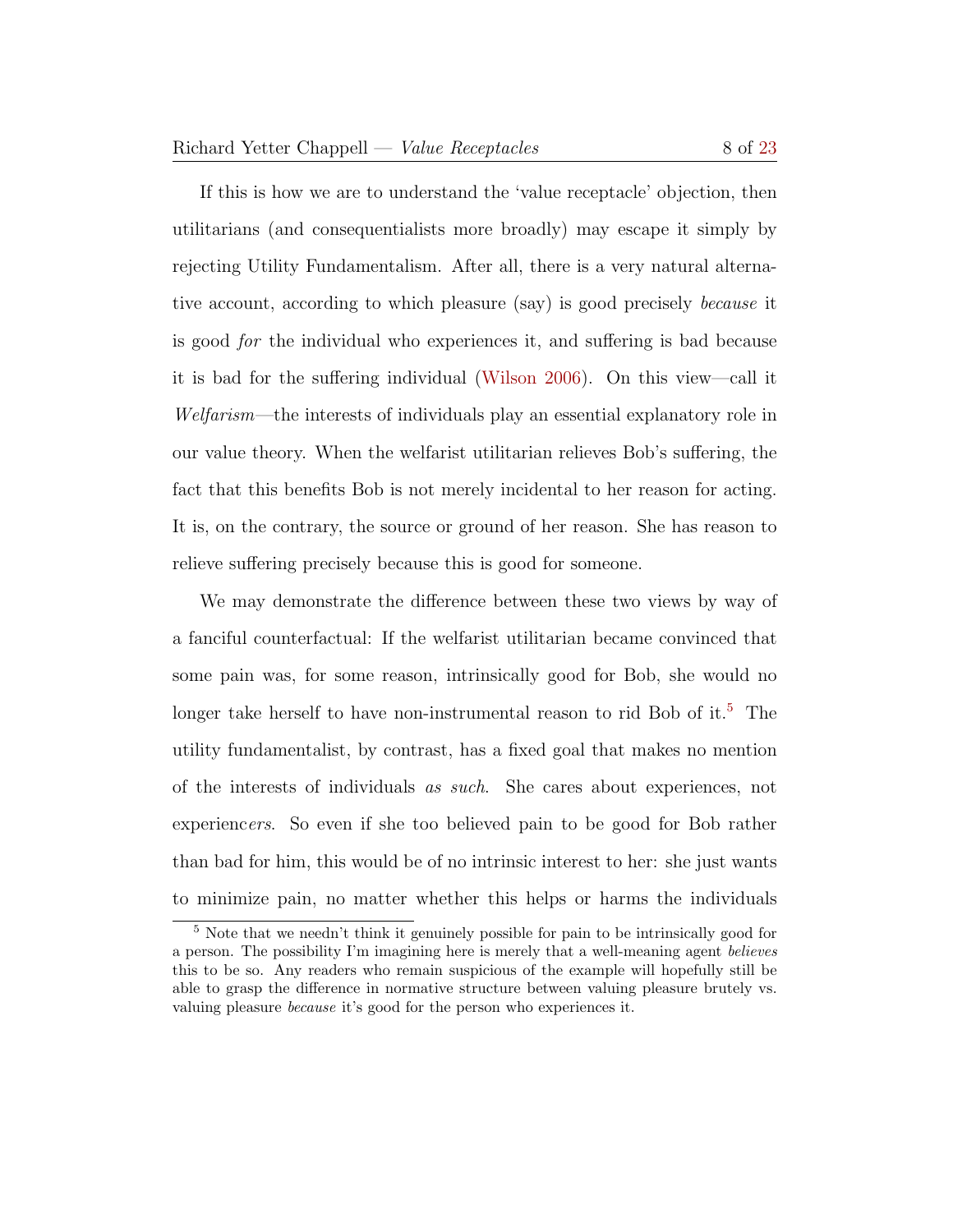experiencing the pain in question.

We thus see that only the utility fundamentalist is liable to the 'value receptacle' objection, understood as the failure to recognize that happiness (or whatever) is good just because it's good for individuals. This fetishistic perspective is by no means endemic to utilitarianism. Indeed, it is entirely natural for utilitarians to instead take the welfarist route of specifying that happiness is good precisely *because* it's good for the individual who experiences it. Our current interpretation of the value receptacle objection is then simply inapplicable to this welfarist form of utilitarianism.

## <span id="page-8-0"></span>3 Are Persons Fungible?

Even given an appropriately welfare-based explanation of why happiness matters, there remains a second interpretation of the 'value receptacle' objection that might be leveled against the utilitarian. The remaining objection is that utilitarians treat particular individuals not as ends in themselves, but merely as fungible or replaceable means to the end of promoting aggregate welfare.

Recall [Singer](#page-22-2) [\(1993,](#page-22-2) 121)'s evocative explanation of the 'value receptacle' metaphor: "It is as if sentient beings are receptacles of something valuable and it does not matter if a receptacle gets broken, so long as there is another receptacle to which the contents can be transferred without any getting spilt." The worry here is that there's an important sense in which utilitarianism fails to treat us as individuals. It takes our interests into account, perhaps even as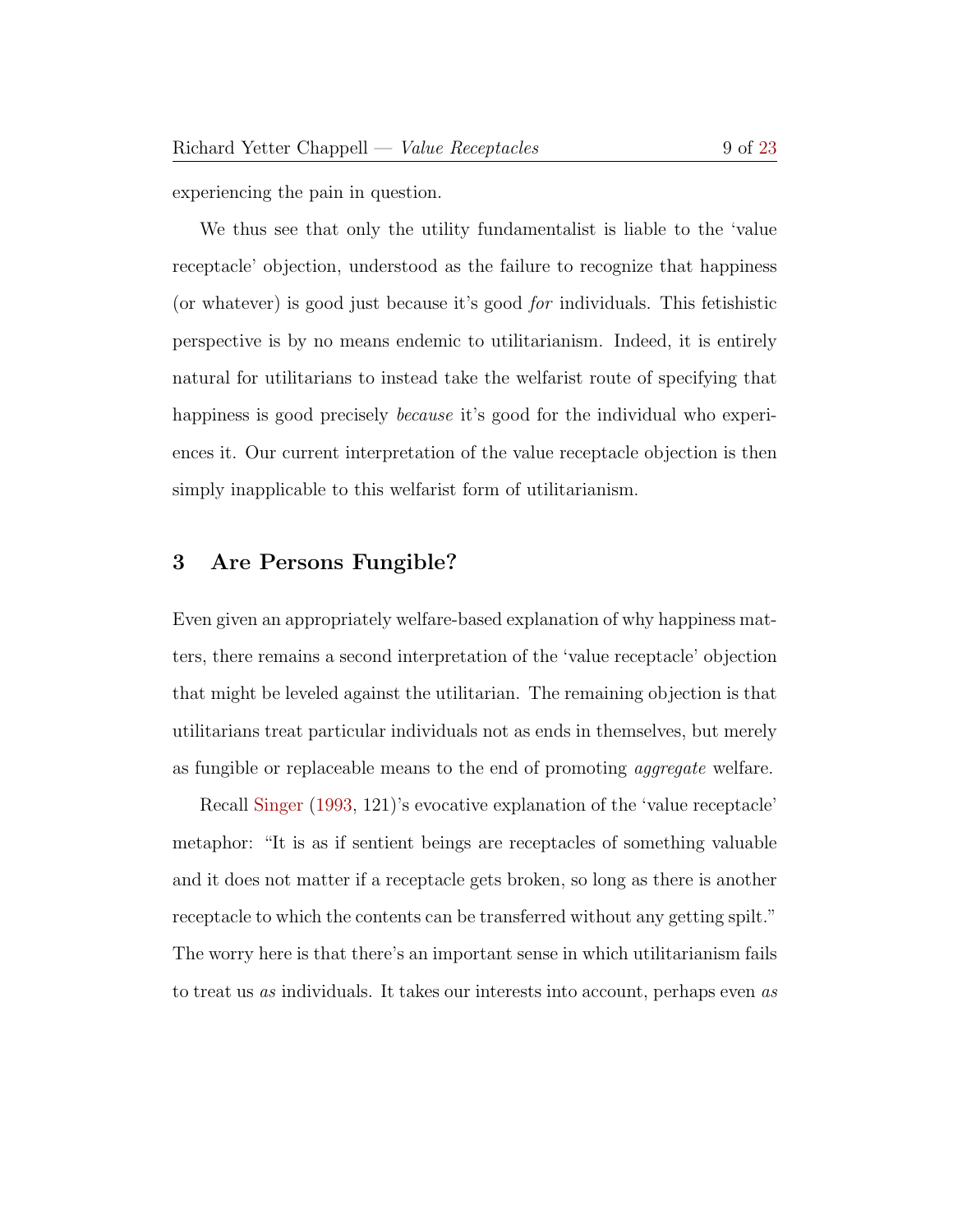interests, but not in a way that appreciates the normative *distinctness* of my interests and yours. We are all melded together, into a kind of unstructured, undifferentiated welfare soup.

To make the problem vivid, imagine that Connie the Consequentialist is faced with two poison victims, and just enough anti-venom to save one of them. And suppose that, faced with their pleading faces, but realizing that it makes no difference to the total utility which person she saves, Connie finds herself feeling completely indifferent about her choice. It's as if she had to choose between a \$20 bill or two tens. Now, it seems that Connie making a deep moral mistake here. She's treating the two people's interests as completely fungible, like money, and neglecting what we might call the "separateness of persons"—the fact that each person is of distinct intrinsic importance, in their own right, and not merely a fungible means to aggregate welfare.

As this case illustrates, we often imagine the utilitarian agent as having but a single ultimate desire: to maximize aggregate welfare. They thus see different individuals as interchangeable. It makes no difference, to such an agent, which of several people is helped (or indeed whether one person is helped a lot or several people each helped a little), so long as the impact on aggregate welfare would be the same in either case.

To bring out why this is so objectionable, note that fungibility is, in general, the mark of the instrumental. Money is fungible precisely because we do not value the possession of *particular* bills: replacing two tens with a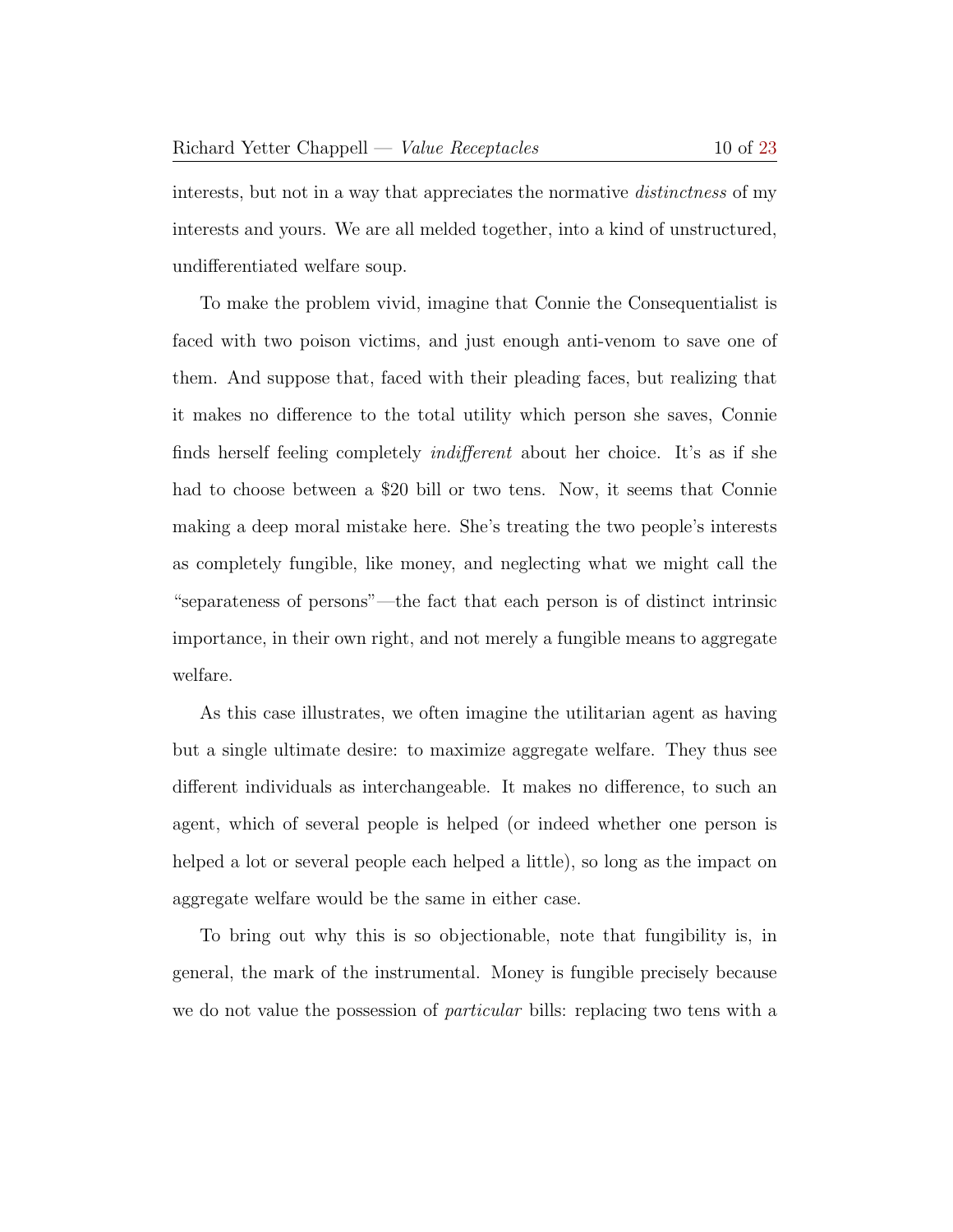twenty would serve my ends just as well. For another example, if my sole ultimate desire is to slake my thirst, then I will be indifferent between two equally effective means to satisfying this goal. If someone switches my glass of water for another that's qualitatively identical, this is not a change that's normatively significant to me. I do not desire that glass in particular, so it may just as well be replaced by any other that would do the job. On the other hand, if I had (bizarrely) desired the original glass in its particularity, then the substitution would be of significance to me: it would thwart one of my non-instrumental desires.

This connection between fungibility and merely instrumental valuation explains why the above objection to utilitarianism seems so forceful. It seems perverse to treat individuals as replaceable or fungible, because such treatment constitutes a failure to intrinsically value individuals in their particularity. The correct moral theory, we feel, must attribute intrinsic value to particular individuals and not just to the general welfare (cf. [Cohen](#page-22-6) [2011\)](#page-22-6).

How is a theory to satisfy this requirement? We can clarify the matter by reference to what kind of psychology would seem to embody or exemplify an accurate moral perspective (we may call this the 'fitting' psychology for an agent to possess). We have seen that it's morally perverse for an agent to be indifferent between options that equally benefit distinct people, for that is to disrespect the individuals by treating them as fungible means to the aggregate welfare. But of course we do not want to favour either person over the other, since such bias would constitute disrespect for the person whose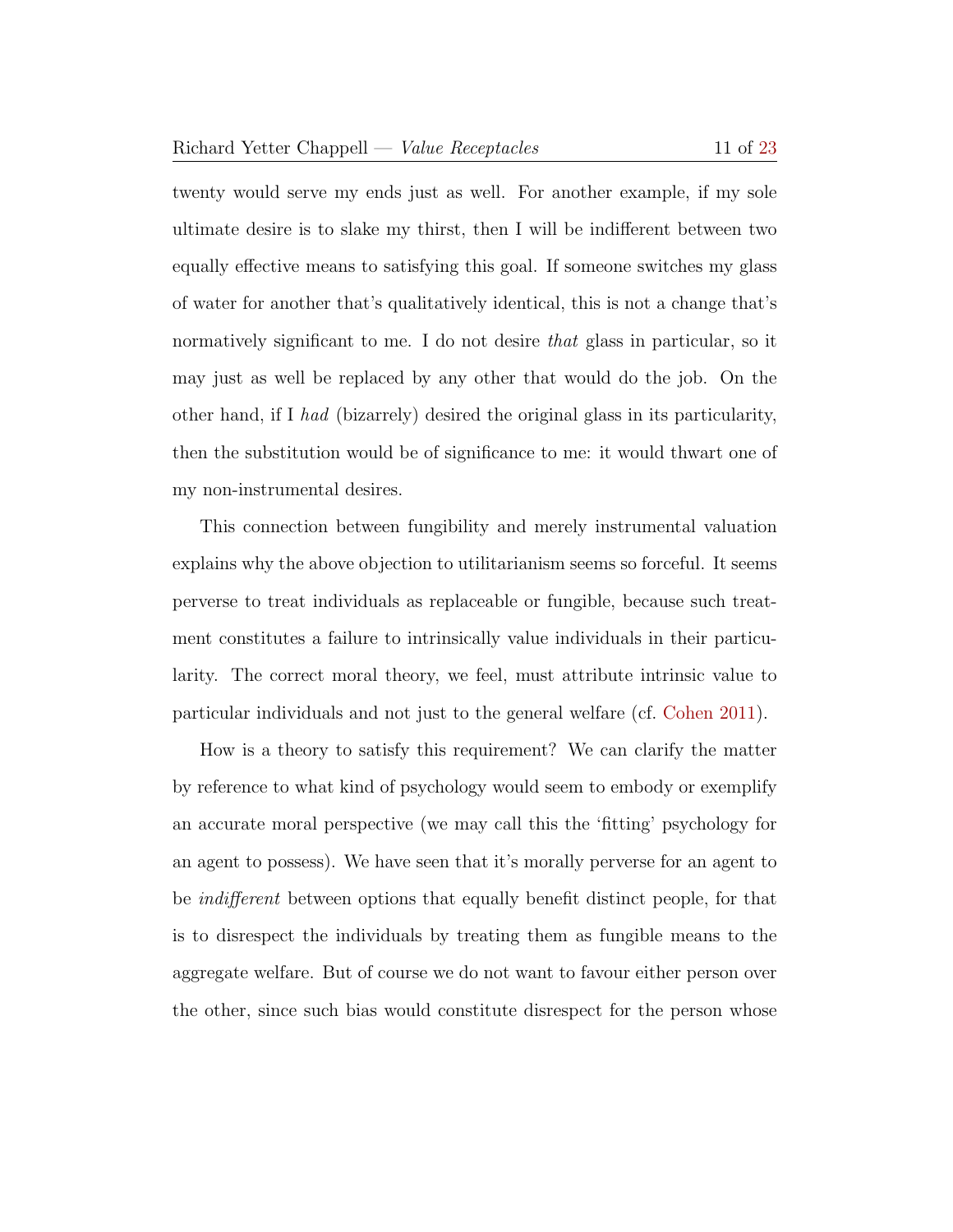equal benefit we counted for less. Instead, I propose, the fitting response to a tradeoff between two distinct but equally weighty values is to feel ambivalent about the choice. There are distinct reasons pulling you in either direction, corresponding to the distinct values served by either choice. But these reasons are equally weighty, so the agent is torn rather than pulled without resistance towards one choice over the other.

This is a distinction we should want our theories to be able to make. Whatever substantive disputes we may have about what is of value, we should all acknowledge the formal difference between (i) a pair of options serving distinct but equally weighty final values, and (ii) a pair of options that serve literally one and the same final value. For example, assuming that token artworks have final value, a choice between saving a great painting or an equally great sculpture is importantly different from a choice between saving the same painting in either of two different (but equally effective) ways. In the latter case, the two options are seen to serve the same token value in virtue of saving the same token artwork. Other cases of this may be more subtle, as even two distinct concrete objects may serve as vessels for one and the same token value. An intuitive example of this is pleasure: I'm completely indifferent between the prospects of a massage for my left foot or my right, assuming that either would be similarly pleasant.<sup>[6](#page-11-0)</sup> I take this to suggest that left-foot-pleasure and right-foot-pleasure are not distinct final values, the way that the painting and the sculpture (or my welfare and your welfare)

<span id="page-11-0"></span><sup>6</sup> Thanks to an anonymous referee for prompting me to discuss this case.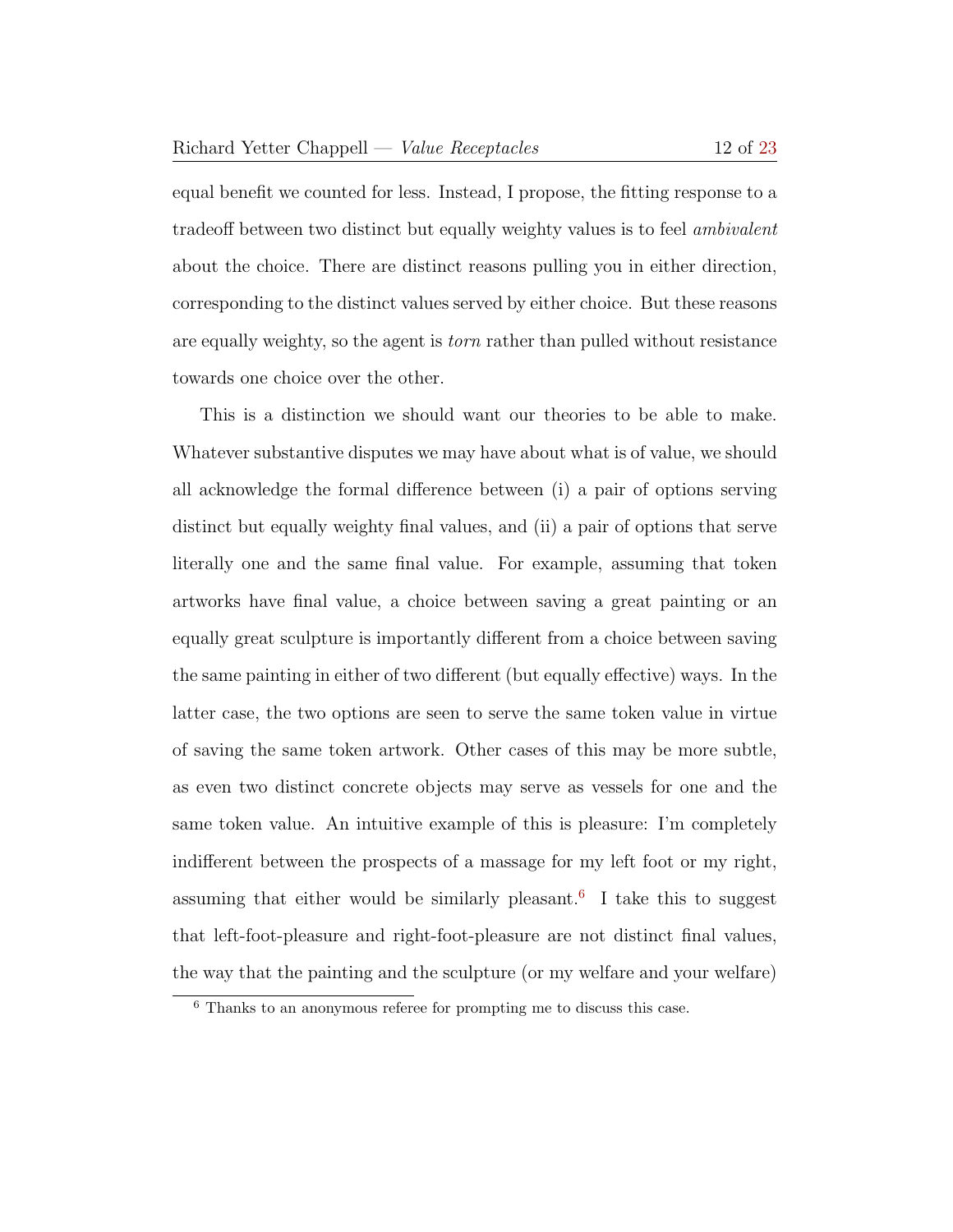are. Instead, it seems, I ultimately value pleasures of a certain qualitative kind in the aggregate, and particular instances of such pleasures are thus, in an important sense, of merely 'instrumental' value to me. Of course this is not to say that they are causally instrumental to some downstream effect. We may instead call it *constitutive instrumentality*, as each token of pleasure is a constitutive, rather than causal, means to the end of aggregate pleasure.

With this understanding in hand, we may now characterize the fungibility objection as alleging that the utilitarian perspective must likewise treat individual persons as constitutive means to the aggregate welfare, rather than as distinct ends in themselves. Given that individual persons have final value, such instrumental treatment constitutes a distinctive kind of disrespect or failure to respond appropriately to the value that persons have in themselves.

The reader should now have an intuitive grasp of the distinction between (equally-weighty) distinct final values and (equally effective) mere means to a single final value. I've suggested that one way this distinction might play out is that in the second case the two options are perfect substitutes, and hence the fitting attitude for an agent to take towards them is indifference. In the former case, by contrast, the two options are not *substitutes*; they serve different ends, albeit equally worthy ones. This naturally suggests that the fitting attitude to take is ambivalence, rather than indifference.

Another way to support this conclusion is via the idea that it's fitting to intrinsically desire each intrinsic good, with strength proportional to the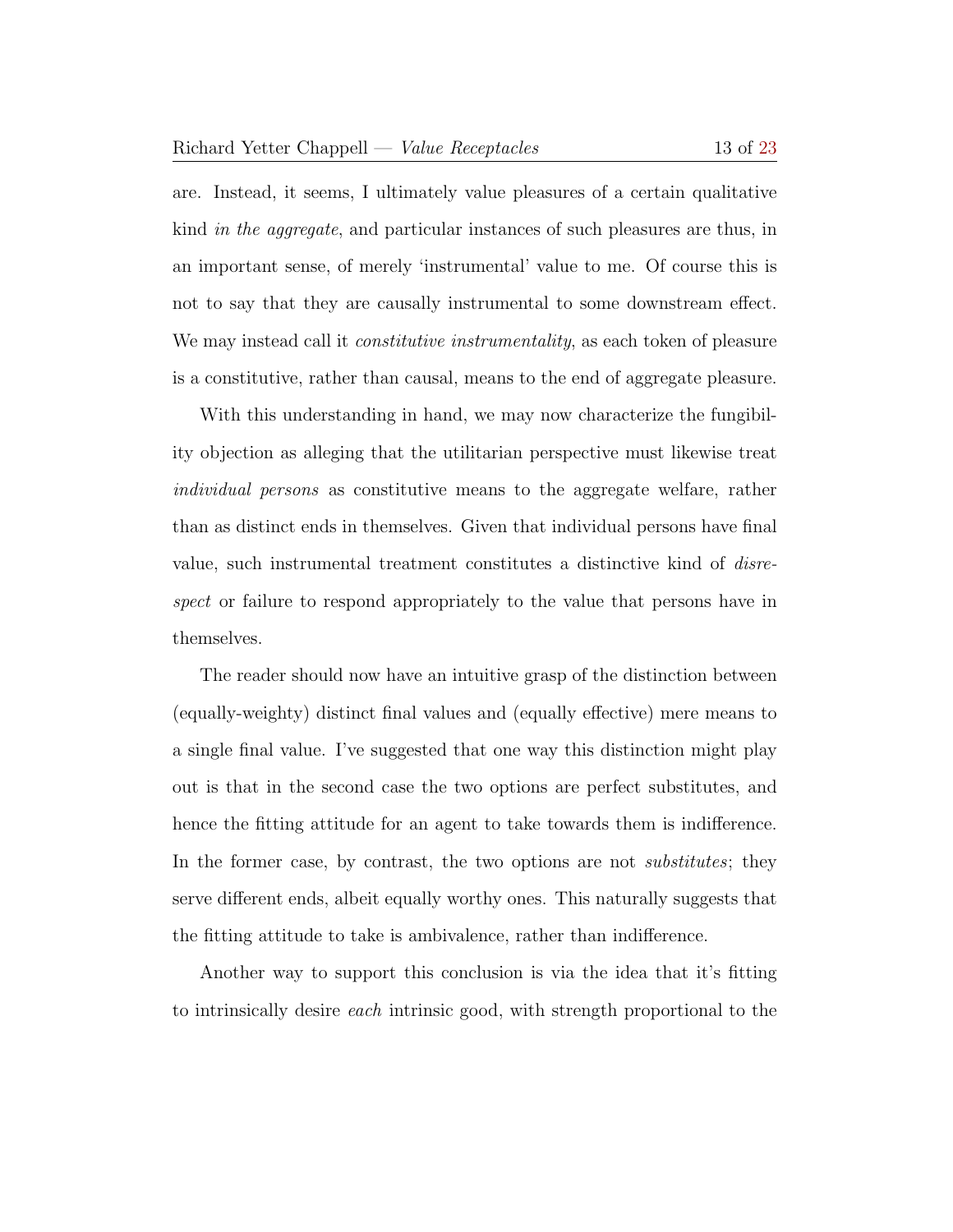magnitude of the object's value. If, and only if, a pair of options serve distinct intrinsic values, will the two options differentially satisfy the intrinsic desires of the morally fitting agent (and hence strike her as significantly distinct). Insofar as the agent has conflicting desires, we can say that she manifests ambivalence rather than indifference over the options.

We are now in a position to evaluate the objection that utilitarianism treats people, and their interests, as fungible. This is, as we have seen, equivalent to interpreting utilitarianism as the view that only one token thing, namely aggregate welfare, has intrinsic value. Call this view *token-monistic* utilitarianism. This view really does neglect the separateness of persons, for it attributes intrinsic value merely to the whole, and not to each of us in our particularity. As a consequence, the token-monistic utilitarian mindset involves but a single desire—to maximize welfare—and treats our individual interests and concerns as mere (constitutive) means to the satisfaction of this more global goal. This is, I agree, morally perverse.

But there is no reason why utilitarianism must take this monistic form. There is a very natural alternative view, call it *token-pluralistic utilitarian*ism, on which each particular person's interests are (separately) accorded final value.<sup>[7](#page-13-0)</sup> There is not just one thing, the global happiness, that is good. Instead, there is my happiness, your happiness, Bob's, and Sally's, which

<span id="page-13-0"></span><sup>7</sup> The view may still be monistic in the sense that there's just one type of thing that's good (cf. [Hurka](#page-22-7) [1996\)](#page-22-7). But the crucial point for present purposes is that there are a plurality of token final values. The separateness of persons merely requires that we each be valued separately. There's nothing obviously objectionable about it turning out that we are valuable in the same kind of way.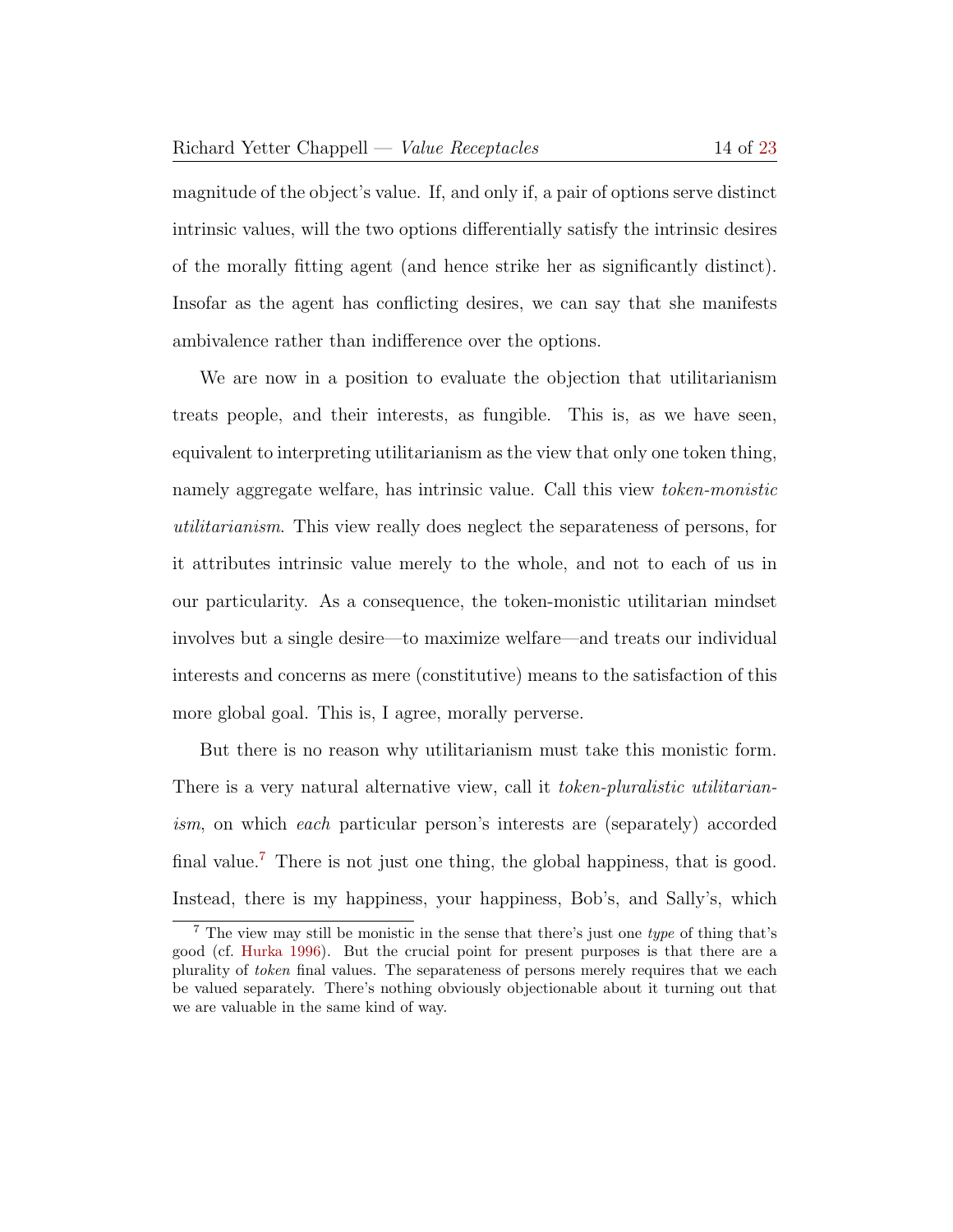are all equally weighty but nonetheless distinct intrinsic goods. What this means is that the morally fitting agent should have a corresponding plurality of non-instrumental desires: for my welfare, yours, Bob's, and Sally's. Tradeoffs between us may be made, but they are acknowledged as genuine

tradeoffs: though a benefit to one may outweigh a smaller harm to another, this does not cancel it. The harm remains regrettable, for that person's

sake, even if we ultimately have most reason to accept it for the sake of more

greatly benefitting another.<sup>[8](#page-14-0)</sup>

I'm sympathetic to the idea that there is a moral difference between such cases of constant-identity and non-identity welfare tradeoffs. So I'm willing to grant that our moral theories should be sensitive to this difference. But it's a mistake to think that the only form such sensitivity could take is through differences in its implications for right action. According to token-pluralistic utilitarianism, there may be a (non-quantitative) difference in the values at stake in the two choice situations. In the constant-identity case, there is a particular token value—future Jim's welfare—that is not being served as well as it might have been, when you instead benefit Jane. In psychological terms: there is something (pro tanto) regrettable about this decision, for Jim's sake, even though bestowing a greater benefit on Jane would in fact be the right choice to make. In the non-identity case, by contrast, there is no person-affecting opportunity cost to helping Jane. No existing person could have been helped by the alternative choice. So, there is not the same grounds for pro tanto regret.

(It's an interesting question, beyond the scope of the paper, whether we should prefer to benefit actual people rather than bringing into existence new, happier people. I've suggested that this isn't necessary in order to respect the separateness of persons, but it

<span id="page-14-0"></span><sup>8</sup> This solution also addresses [Otsuka](#page-22-8) [\(2012\)](#page-22-8)'s proposal that a theory respects the separateness of persons only when it is sensitive to "competing claims" and so treats "non-identity" cases differently.

To illustrate, suppose we must choose between benefitting the already-existing Jane or a future person. Otsuka claims that it makes a moral difference whether the latter choice would be *identity-affecting*. If it would cause a *different*, happier person to come into existence, distinct from the person (call him 'Jim') who would otherwise come into existence, then there is no "competing claims" justification for benefitting the future person. If you instead help Jane in this case, Jim has no grounds for complaint, since there is nothing else you could have done to help him—bestowing the future benefit would (ex hypothesi) have instead brought someone *else* into existence. So, it is easier to justify helping Jane in this identity-affecting case than it would be in the constant-identity case where Jim also has a "competing claim" to be benefitted.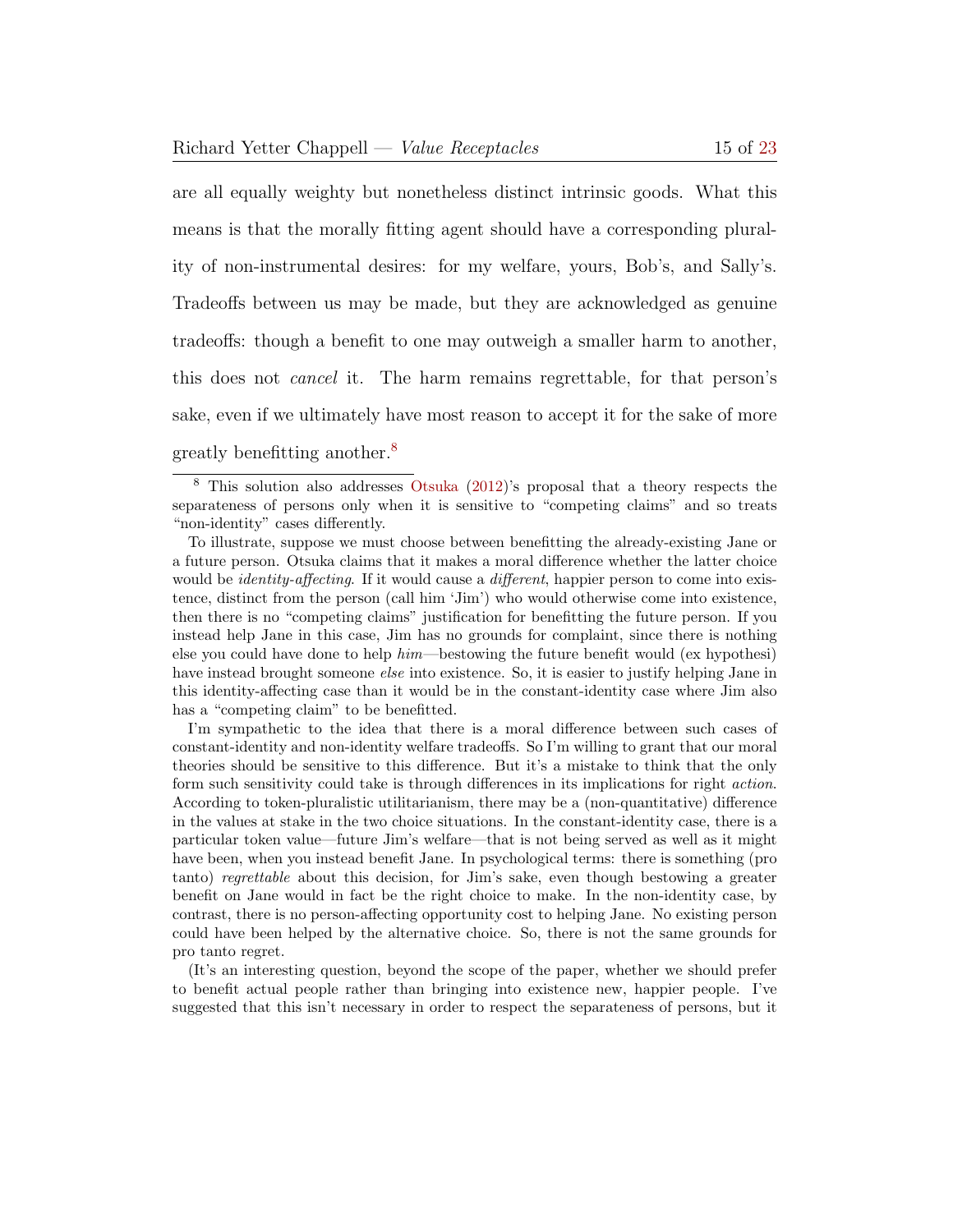Contrast this with the case of money: If you have to invest \$5 to earn \$10, there is nothing to regret. The \$5 is a "cost" merely in the sense that it would have been even better if you could have attained the \$10 payoff without having to pay the \$5. But given that this is not an option, there is nothing regrettable about the deal as a whole, the way that there is something regrettable about benefitting one person greatly at lesser cost to another. We can explain the difference, in the cash case, as a matter of both sums of money being mere components or constituents of the single token value, or desirable end, of aggregate wealth. This is very different from how the token-pluralistic utilitarian conceives of welfare tradeoffs between distinct persons.

We thus find that utilitarianism is well able to reflect the normative separateness of persons, and to avoid treating people as fungible, replaceable receptacles of value. This is, if correct, an important result: It's commonly thought that the utilitarian's willingness to weigh harms to one person against benefits to another essentially involves treating the one as a "mere means". But my above analysis suggests that this traditional thought is simply confused. One may have thoroughly non-instrumental desires for each of two distinct intrinsic goods, and make reluctant tradeoffs between them in a way that is importantly different in kind from the tradeoffs one makes with fungible goods like money. The mere willingness to balance conflicting values is not itself constitutive of instrumental or fungible treatment. Critics may

might be plausible on independent grounds, in which case Welfarist Consequentialists may wish to modify their value theory accordingly. For a good discussion of such non-identity tradeoffs, see [Coons](#page-22-9) [\(2013\)](#page-22-9).)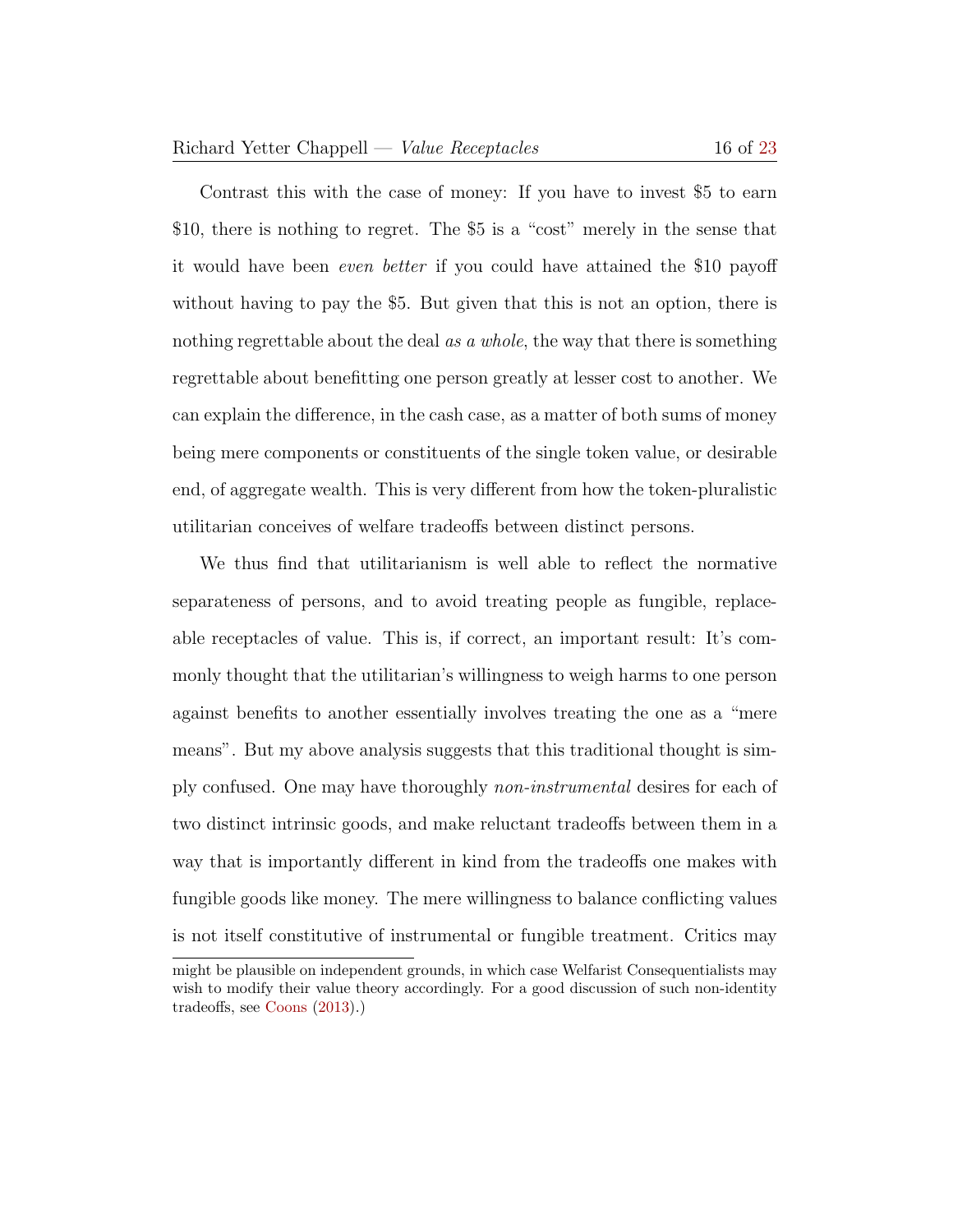still insist that utilitarianism is just extensionally incorrect in its prescriptions for morally right action, but those wanting to make stronger claims about 'value receptacles' need to back up their claims with a rival account of instrumental valuation—as such rhetoric is seen to be baseless if the present account of instrumental valuation is correct.

An interesting implication of my account is that we may find that we actually treat our interests-at-a-time as fungible.<sup>[9](#page-16-0)</sup> While we might initially have assumed that our momentary interests have final value, we may find on reflection that we consider our interests across time, unlike interests across people, to be properly fungible. As in the case of fungible pleasures, this view can easily be incorporated into my framework by positing that individuals' interests-at-times are mere constitutive means to the final good of their timeless welfare. Alternatively, you might opt for the view that it's fitting to consider tradeoffs between timeslices to be just as emotionally fraught as tradeoffs between persons, and so assign final value to each momentary self individually. For purposes of this paper, I can remain neutral on this question of whether to attribute final value to momentary welfare, or only to timeless welfare.

#### 3.1 Objections

I have argued that a utilitarian agent could respect the distinctions between persons by separately desiring the good of each person's welfare, rather than

<span id="page-16-0"></span><sup>&</sup>lt;sup>9</sup> Thanks to an anonymous referee for bringing this to my attention.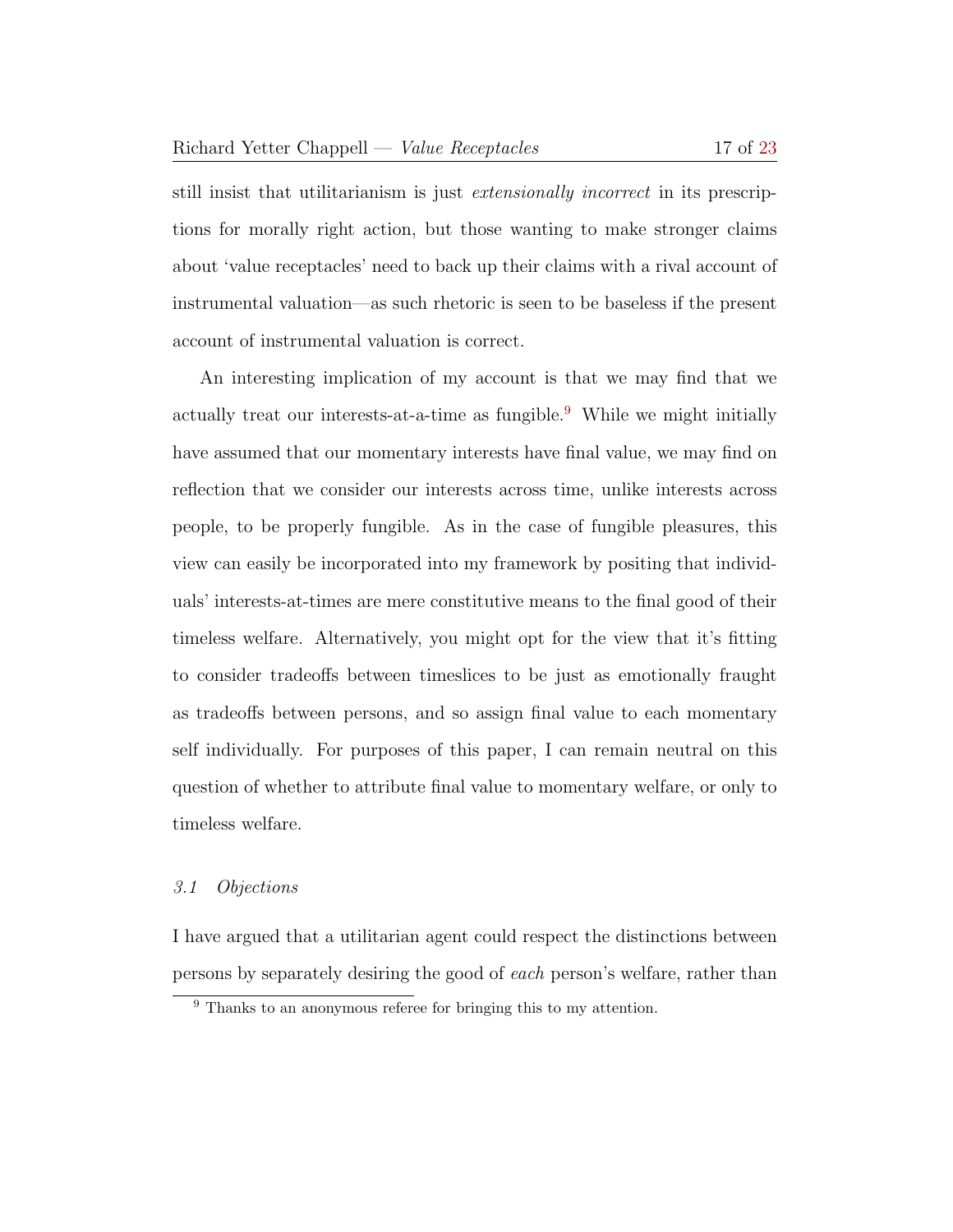having a single, totalizing desire for the aggregate good. But a difficulty arises when we consider goods that the agent is unaware of. Consider some particular unknown person, Harry. Our utilitarian cannot have a particularized desire for Harry's welfare, since she cannot even refer to Harry in particular. But her values must extend to others somehow: It's not as though she'd accept an offer to improve the welfare of her neighbour Jones at greater cost to some unknown other. So it seems that we need something like a generic desire for aggregate welfare to step in and fill the gap. (To avoid double-counting, we'd probably need to exclude Jones—and any others for whom the agent already has a particularized concern—from the remaining aggregate.)

Is this a problem? Perhaps not. It doesn't seem so objectionable to treat people you've never even heard of as faceless members of the aggregate. How could they be other than faceless and generic to you? Moreover, the agent's attitude here is not merely instrumental. It's not as though our utilitarian thinks that unknown people fundamentally matter only in respect of their being members of the unknown aggregate. Rather, her concern for unknown people's aggregate welfare is a stop-gap measure that reflects, in the only way possible, her appreciation of the fact that each of those individual unknown persons fundamentally matters in their own right. She knows that, if she knew more, she would form particularized desires for the welfare of each; but in the absence of the requisite identifying information, the best she can do to respect these unknown values is to fall back on the generic desire for aggregate welfare, as a kind of placeholder.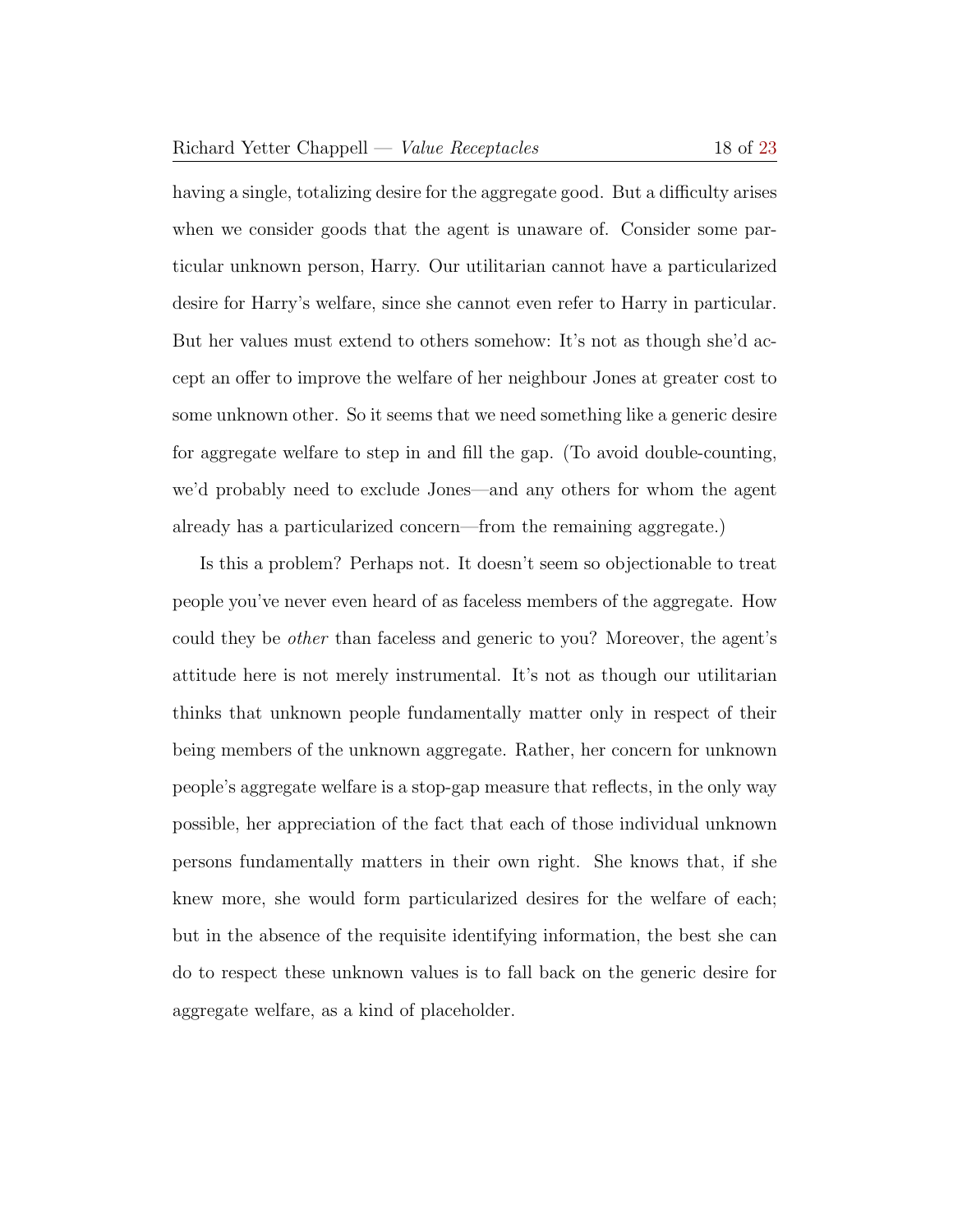So far, so good. But what about *merely possible* future persons? (Compare [Parfit](#page-22-3) [\(1984\)](#page-22-3)'s 'Non-Identity Problem'.) Here the placeholder strategy seems dubious. Before, we were holding the place for the particularized desires we would have if fully informed—and it seems reasonable for an agent to deferentially ascribe normative authority to her fully-informed desires. But in case of merely possible persons, the barrier to particularized reference is metaphysical, not merely epistemic: There is no such particular person to refer to. The most we can appeal to is the counterfactual desire that we (ideally) would have had if someone else had existed. We would have formed a particular desire for that someone's welfare. But so what? As things stand, there is no such person, and hence no valuable entity for us to respect as best we can. We cannot have a 'second-personal' reason [\(Darwall](#page-22-10) [2006\)](#page-22-10), grounded in the normative authority of the non-existent individual himself, to take his possible welfare into account. Our concern must instead be, in a sense, 'impersonal'.

Even so, this needn't return us to any single, totalizing desire that the world be thus-and-so. We may instead have distinct desires for each possible generic good.[10](#page-18-0) We still need to distinguish between indifferent and ambivalent pairs of prospects, after all. For example, I may desire both that Bill has a happy child rather than none at all, and that Max has a happy child rather than none at all. Perhaps I cannot coherently desire these things for the sakes of the respective children (especially if they never actually exist),

<span id="page-18-0"></span><sup>10</sup> This also applies to the previous case of actual-but-unknown individuals.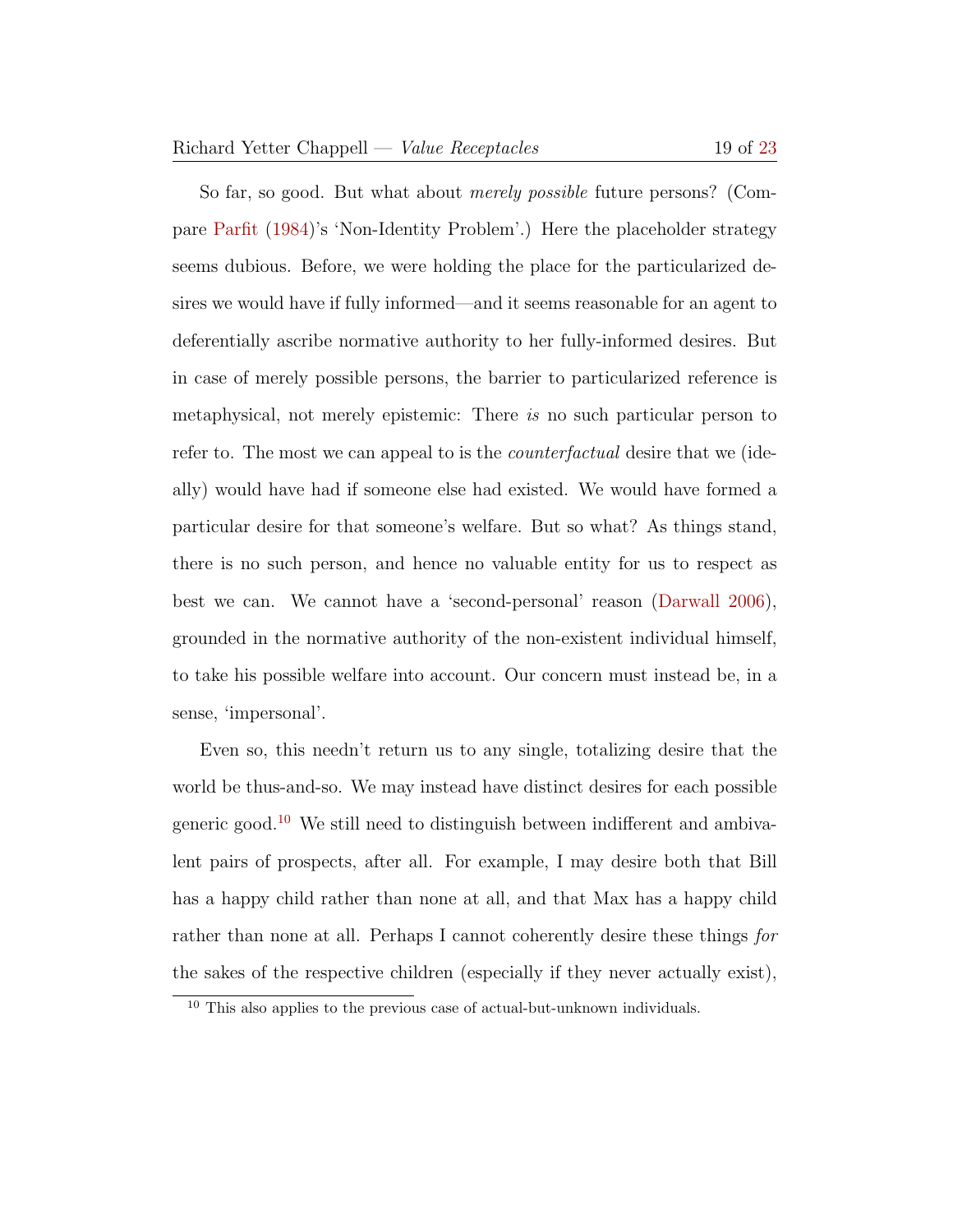but I can desire them—for the sake of the world, perhaps. And in so doing, I recognize that the prospective persons are not fungible, in the following sense: Despite being of equal value, there is a morally relevant difference between a world where only Bill has a child, and a world where only Max has a child. The comparison calls for ambivalence, rather than indifference, since they serve distinct (though equally weighty) ends or ideal desires. If Bill's child would have a better life, then I could prefer that she be the one to come into existence, even while I regret the absence of Max's possible child, whose life would have been (distinctly) intrinsically valuable in its own right.

The objector might respond by suggesting that it's only because of the differential impact on the existing individuals Bill and Max that we see a significant difference here. If we imagine some more thoroughly generic question—say, whether the 100th child born in the year 2500 is a boy or a girl—indifference may seem the only appropriate response. I'm not sure about this, as our lack of response may just be due to our contingent failure to really vividly appreciate what a significant intrinsic difference the identity of each individual makes. But even if the critic is right here, it's not clear that this is any objection to consequentialist theories in particular. If it turns out that distant future people cannot but be thought of as fungible, in the noted sense, then this limitation will presumably apply to all moral theories.

So I think the objection ultimately fails. Even in the toughest case—that of merely possible persons, who cannot be the ultimate ground of our concern for their welfare—utilitarians can plausibly still desire each good separately,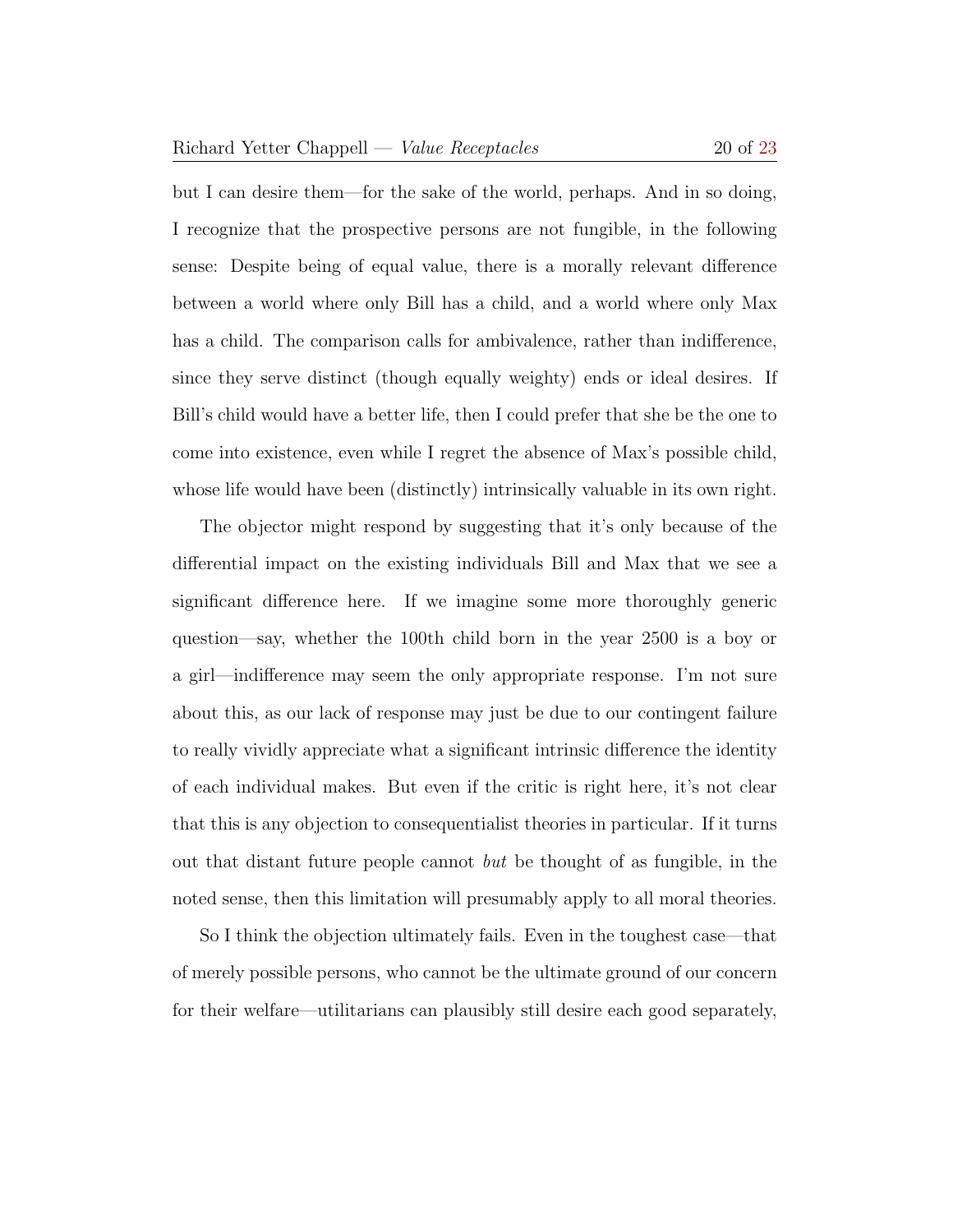and hence refrain from treating people as fungible. And even if it turns out that I'm mistaken about this, and in fact merely possible persons are fungible, then that is no fault of utilitarianism. It would instead be a constraint that any moral theory must work within. So the remaining challenge for a theory would just be to ensure that it doesn't inappropriately extend the domain of the fungible to include actually existing persons. Utilitarianism can, as I have shown, meet this challenge.

# Conclusion

This paper has developed various interpretations of the "value receptacle" and "separateness of persons" objections, and shown how utilitarians can best respond to each one. We've seen that: (1) Our theory of welfare should ascribe positive disvalue to the premature thwarting of important life projects, or otherwise explain how death is (typically) bad in a way over and above preventing the realization of future goods. (2) The intuition that the value of distinct lives is not precisely comparable can be accommodated by the utilitarian's value theory if desired, but there's nothing deeply objectionable about allowing for precise comparability. (3) Utilitarians should be "welfarists" in the sense that they see happiness (etc.) as good precisely because it is good for the people who experience it. And, most importantly: (4) To avoid treating people as replaceable, utilitarians should be tokenpluralists who see each person's welfare as a distinct final good, rather than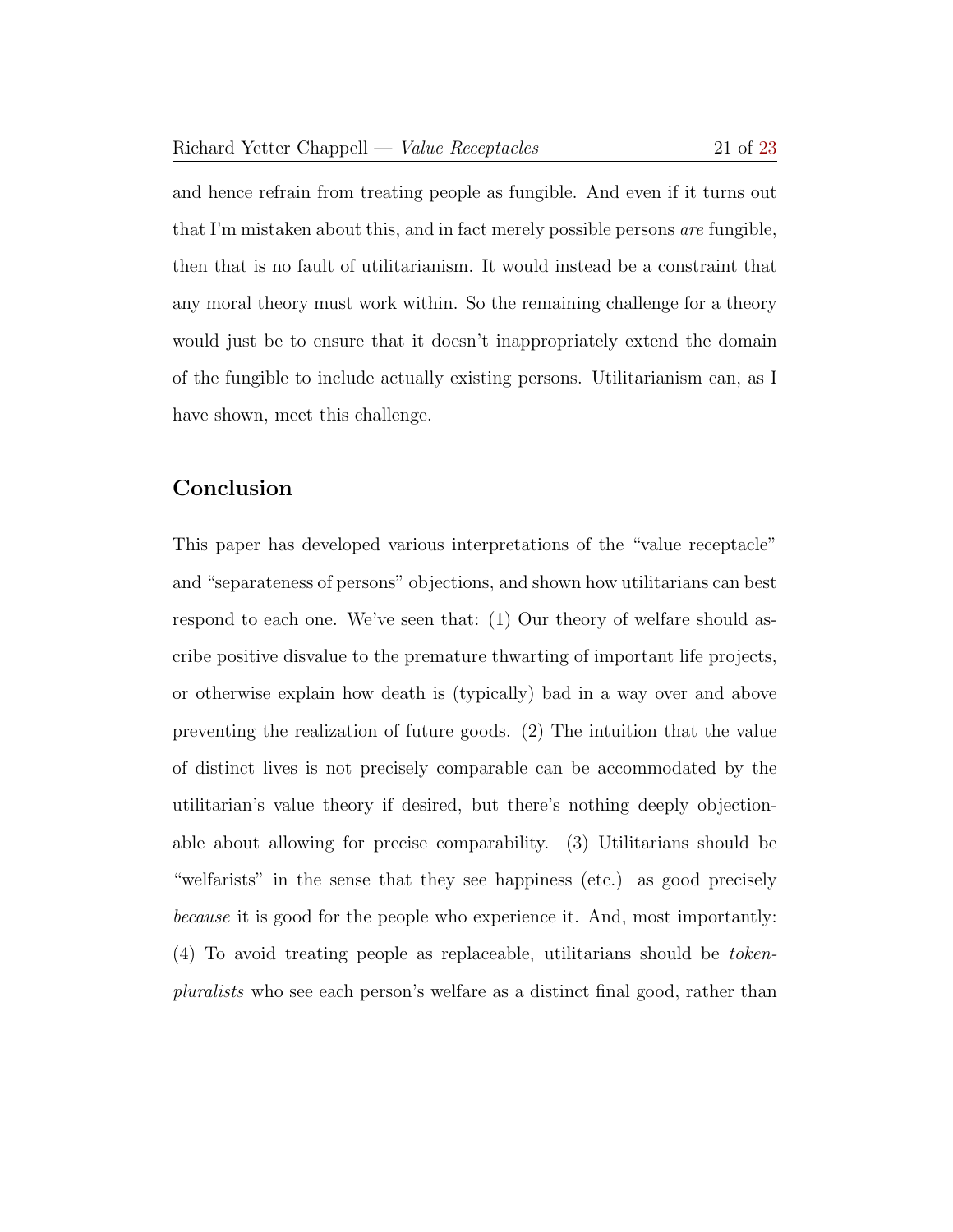(separateness-violating) token-monists who see the aggregate welfare as the only final good. If my analysis of instrumental valuation in  $\S$  [3](#page-8-0) is correct, then the common thought that utilitarian tradeoffs inherently involve treating someone as a "mere means" is simply confused. Willingness to balance conflicting values is not itself constitutive of instrumental or fungible treatment. Whatever extensional objections one may have to utilitarianism and its verdicts, it does not have the objectionable intensional character that's

often attributed to it.